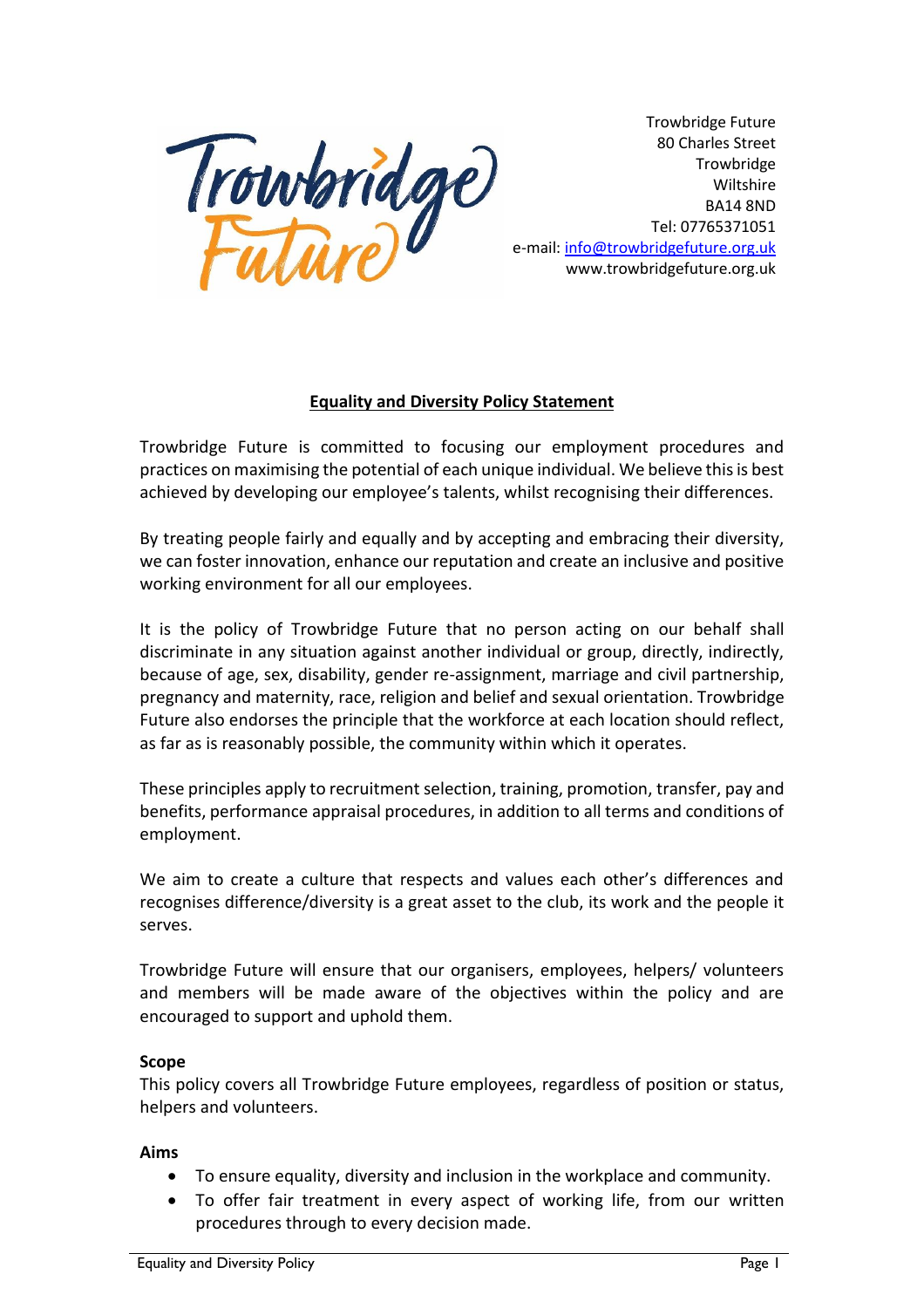• To promote a culture where each employee and colleague is treated with respect and dignity and recognises the value that a diverse workforce can bring.

# **To achieve these aims, Trowbridge Future commits to the following:**

- Ensure that the principles of this policy are embedded in HR strategy and all policies and procedures are regularly monitored and reviewed.
- Provide awareness training and guidance to all employees and Manager to ensure Trowbridge Future's commitment to diversity is known and understood.
- Monitor and measure diversity at every stage of employment to remove any direct, indirect, associative and perceptive discrimination.
- Challenge and investigate discriminatory behaviour and enforce the disciplinary procedure, when this is considered necessary.
- Communicate and regularly review the positive initiatives that have been implemented and ensure ever-wider access to them. Support the communities in which we live and work to ensure that we are involved, accessible, and socially responsible.
- Work with external groups and advisory bodies to keep up to date with market practice and how issues are dealt with.

# **Recruitment and selection of staff, helpers/volunteers and conditions of employment**

Trowbridge Future's recruitment and selection procedure is based solely on the necessary and justifiable job requirements and the individual's suitability (following Safer Recruitment processes) and we are positively committed to diversity in our club and organisation.

Trowbridge Future aims to provide equal opportunities for our employees, job applicants, and helpers/volunteers.

Trowbridge Future recognises the benefits of drawing on the skills of individuals from a wide range of backgrounds who will all play their part in making the club successful.

Trowbridge Future will aim to ensure that job applicants will not receive less favourable treatment on the grounds of age, disability, gender reassignment, marriage or civil partnership, pregnancy and maternity, race including ethnic or national origin, colour and nationality, religion or belief, sex and sexual orientation or any other factor that is irrelevant to the selection process.

#### **Involving and representing the community**

Trowbridge Future will actively seek to increase membership in order to represent an accurate cross-section of the community, including hard to reach groups and those who are under-represented.

Trowbridge Future will attempt to increase involvement and representation by advertising sessions/meetings in a wide variety of locations including libraries, shops,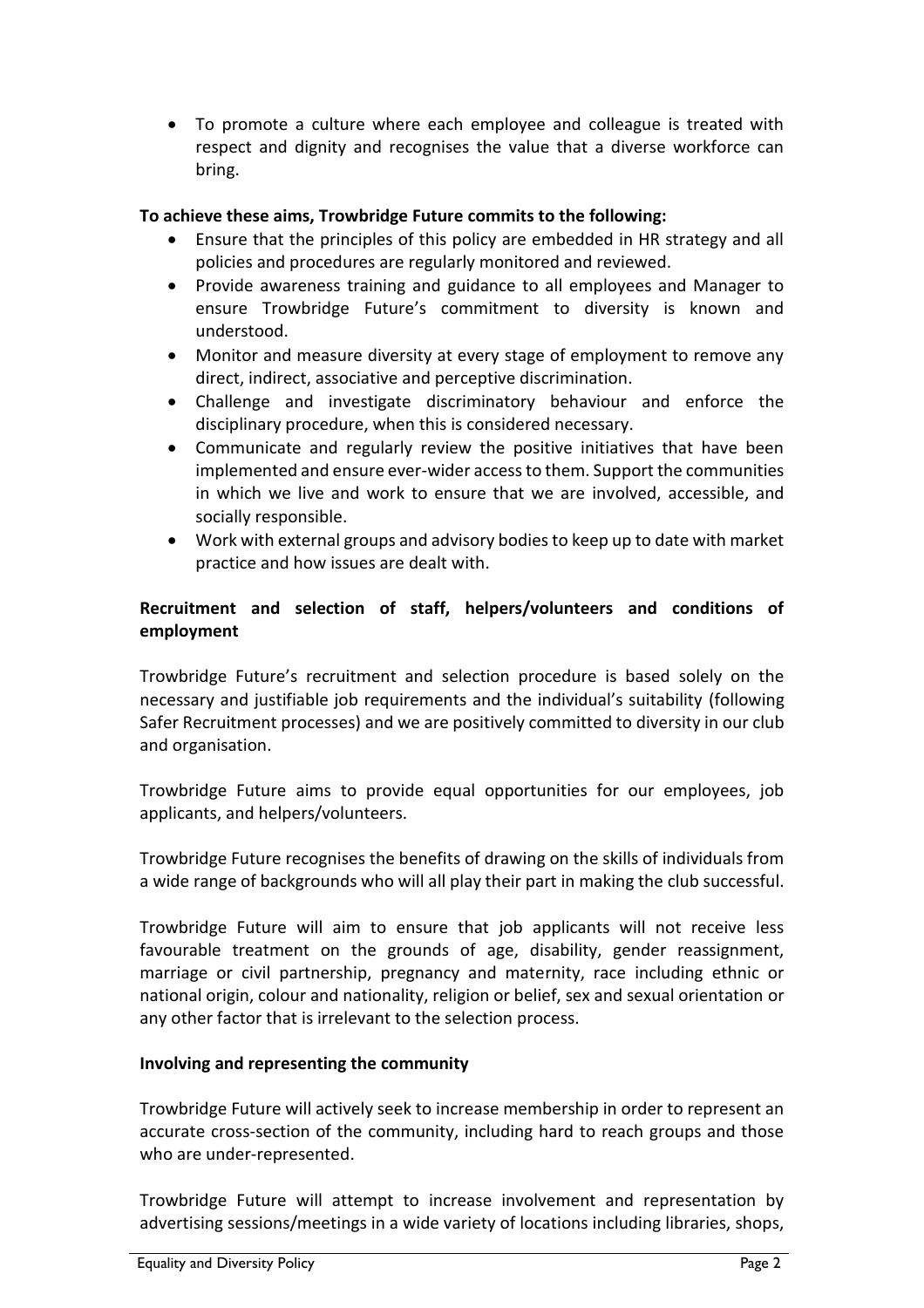schools, community and health centres, places of worship, and colleges. Publicity and advertising, where possible, will be made available in a variety of different formats and languages to include the whole community

Where possible, Trowbridge Future will seek to assist minority and hard to reach groups by identifying their needs in the community and establishing links with other organisations.

#### **Conduct during club sessions/meetings**

Trowbridge Future will not tolerate any discriminatory or offensive behavior.

Trowbridge Future will not tolerate racist, sexist or discriminatory remarks (relating to age, disability, gender reassignment, marriage and civil partnership, pregnancy and maternity, race, religion or belief, sex and sexual orientation) during any sessions/meetings.

### **Training, development and supervision**

Training to raise awareness of equality and diversity issues will be offered to all members of the organisers/committee, staff, helpers/volunteers.

Training is provided to ensure that all our members are aware of their rights and responsibilities under the Equality and Diversity Policy.

### **Unacceptable behaviour**

All employees, members, volunteers/ helpers have a responsibility to report all incidents of harassment or discrimination to the Chief Executive and Chair of Trustees. Incidents of discrimination or harassment will be treated with the upmost seriousness by the Chair of Trustees.

The Chief Executive/ Chair of Trustees will put in place an adequate system or procedures in order to deal with any form of harassment, unfair discrimination, incidents or complaints. See our Disciplinary and Grievance Policy for Paid Staff (Employees) for further information.

#### **Implementing and following the policy**

Trowbridge Future's organisers, staff, helpers/volunteers and members will strive to become an example of equal opportunities by adhering to all responsibilities as outlined in the Equality and Diversity Policy.

#### **Grievance and harassment**

While it is hoped and intended that most problems relating to employment in Trowbridge Future can be resolved on an informal basis, the Grievance Procedure exists so that complaints of genuine concern can be dealt with equitably.

Any employee who believes he/she has been discriminated against should raise the matter under the Grievance Procedure, or where appropriate, the Anti-Harassment and Bullying Policy, or by using the Open Door Policy.

By having clear grievance procedures in place, Trowbridge Future ensures that every